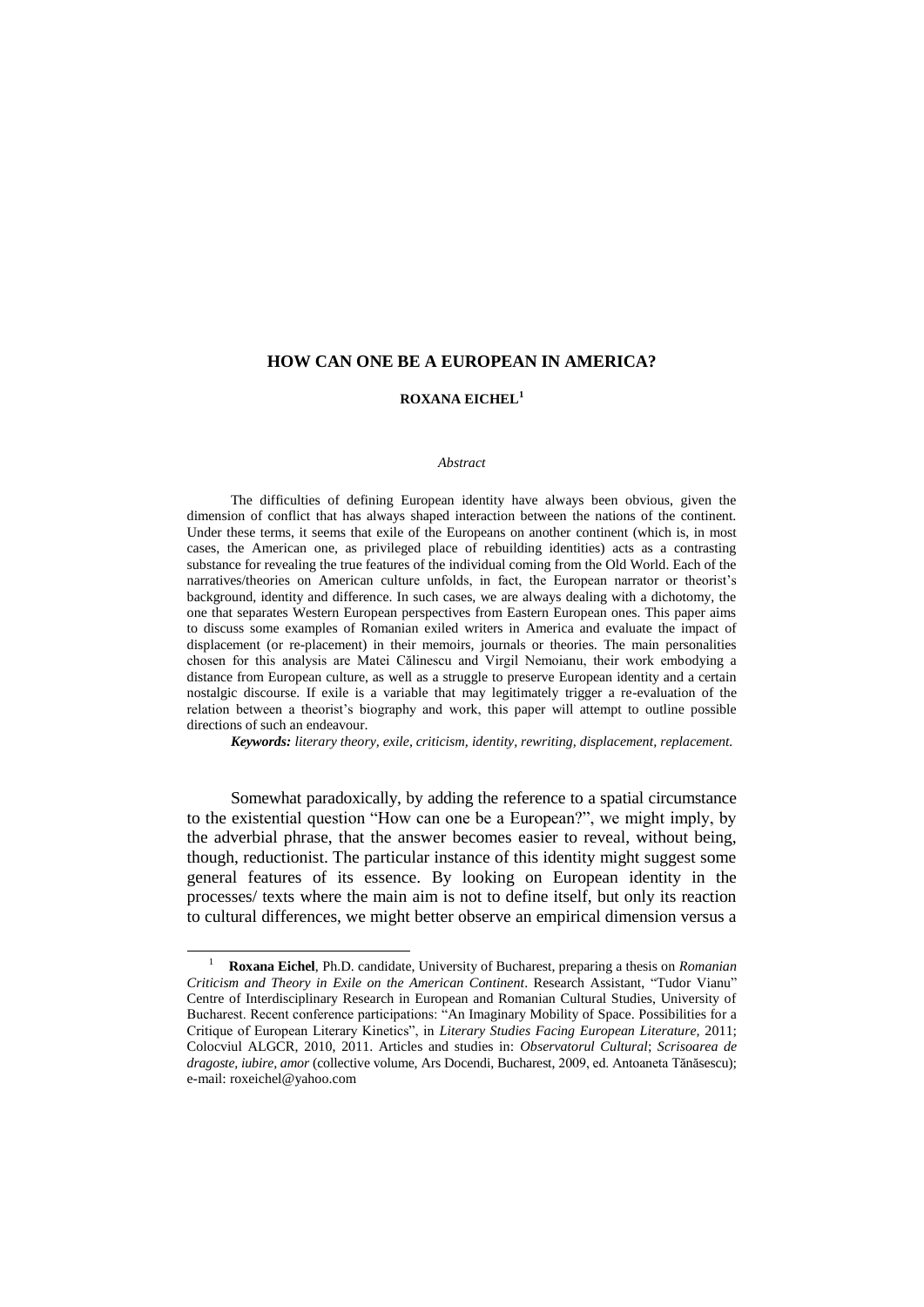purely conceptual one. If we consider viewpoints such as the one expressed by Pascale Casanova, speaking in his article *European Literature: Simply a Higher Degree of Universality?*, we might agree that "a unity (…) remains if not problematic at least far from being achieved" (Casanova 2009: 121), given that Europe itself is "a space in the making" (*idem*: 123). Thus an internal attempt to circumscribe European identity is from the very start confined to the discovery of heterogeneous cases, whereas researching European self-perception as it regards the American one, or as it is viewed by it, from the American space, might result in a more productive endeavour. The cases of European writers travelling to America illustrate sometimes how they read a different culture and how they read from another culture. Many times this reading is indirectly an expression of their homelands or of the interaction between European identity/tradition and American culture. Starting from the well-known image of the "voyageurs philosophes": "As for Rousseau, the philosopher"s journey would thus seem to pose somewhat of a double bind. On the one hand, one can only be a "real" philosopher as opposed to a "philosophe de ruelle [salon-dwelling philosopher] if one travels; on the other hand, one should already be a philosopher in order to travel." (van den Abbeele 1992: 162); travel as method of intellectual enquiry is an important perspective, which will interest this paper greatly.

There are two types of dichotomies for the categories of Europeans in America that we envisage here – first of all, the temporary journey versus the permanent, often thought as irreversible, exile; second of all, the pair of Western Europeans on the one hand, Eastern Europeans on the other. Finally, another type of relation between representations of European/American identities would refer to the fictional constructions on America, those underived from travels but springing from imagination only.

What does Europeanity mean for Americans? Certainly, in some cases, it may be a label for snobbish, stiff obsolete culture, but in many other ways, it still configures a model of connecting with perene values or attitudes. There are countless examples of "Americans in Paris" being thrilled of the world capital of letters, but also controversies such as the one expressed by the volume coauthored by the American critic Donald Morrison and the French professor Antoine Compagnon *What is Left of the French Culture?* (*Que reste-t-il de la culture française?* and *Le Souci de la Grandeur* – rom. transl. *Ce mai rămâne din cultura franceză?/ Preocuparea pentru grandoare*, Art, Bucureşti, 2010). Both of the studies in this volume re-discuss the possibilities of the universality of French culture and the present results of its competition, in a commercial dimension, with the American one. This comparison of the two cultures on international markets reveals, of course, a decrease in French popularity worldwide, losing to its ultra-pragmatic, rich twin.

Americans shape their attitude by arguing at times their radical difference from Europe and sometimes their European heritage that would always prevent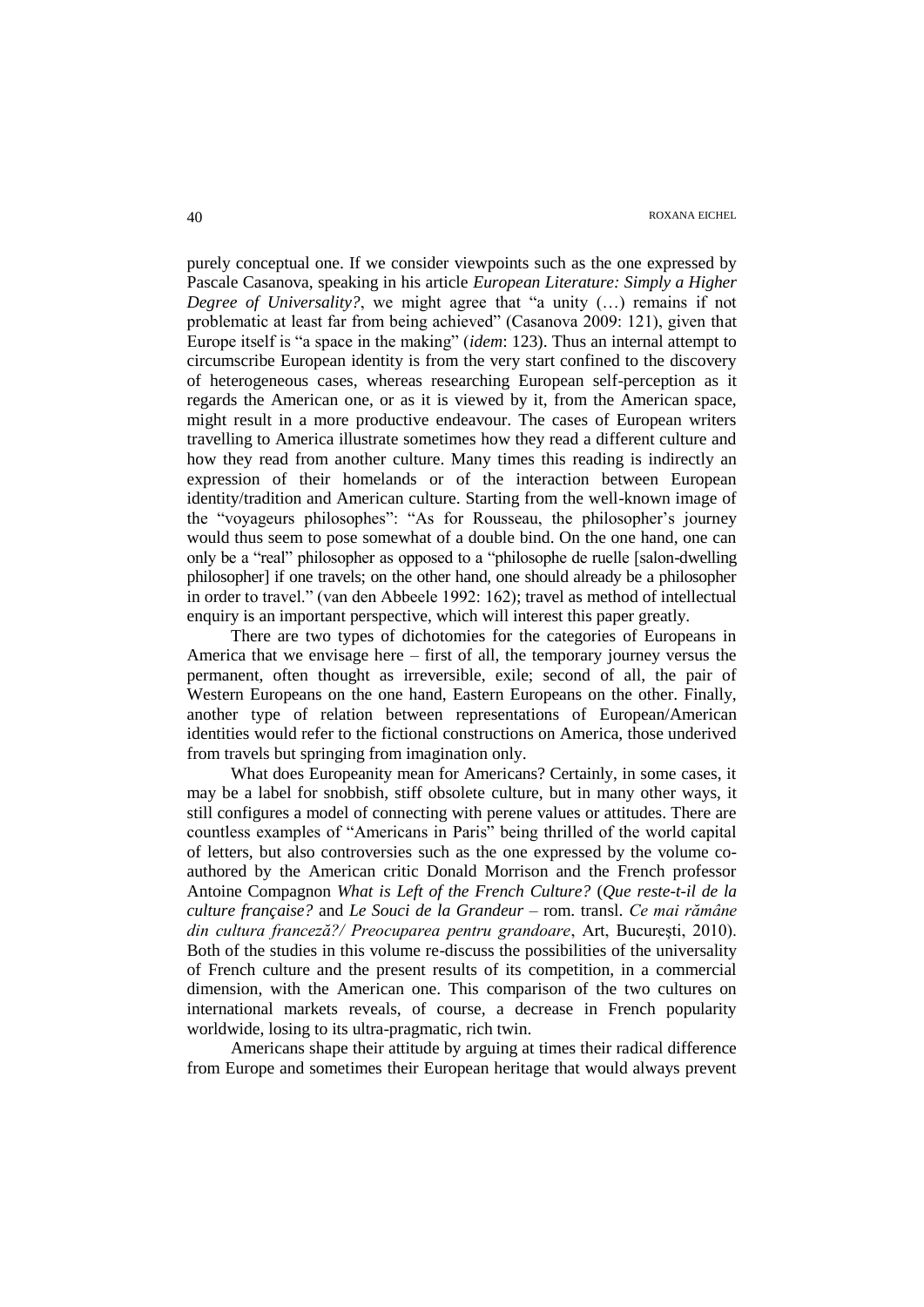them from being anything but Europeans. Immediately after 1945, there was even the idea that the new Europe would be entirely an American project and that "the Americans of the Marshall Plan age were the real Founding Fathers of an Europe saved from shipwreck and degradation" (Lévy 2007: 15)

On the other hand, American identity is in all cases regarded as a type of European-otherness, and the perspectives on the topic are reflecting, automatically, involuntarily, the traits of the European identity at its various moments and from the angle of the different European authors.

Goethe's 1827 poem on America, "To the United States", dismisses European scenery as plagued by conflict, disputes, and idealistically projects an image of rational, Enlightenment-rooted peace over America: "You have no ruined castles' rot/ Nor marbles cold.// Nor is your inner peace affected/ In your present active life/ By useless thought which recollected/ Lead to useless strife." (translation quoted in Christian F. Melz, "Goethe and America"). Two centuries later, Kafka"s *America* displays the excess of bureaucracy and extreme pragmatism, both of them derived from and distopically mirroring their European equivalents. If the beginning of the novel fills with dark or satirical symbolism the protagonist's friendship with two other European immigrants and their work in "Hotel Occident", the last chapter of the unfinished novel was meant to provide a solution by creating an idealizing *topos* of a "Nature Theatre" as a new workplace for Karl Rossman – far away from Europe's shadow and influence. The idea of this contrast might be confirmed by the fact that Kafka"s first draft of the novel emplotted the directions of two brothers, one of which remains in a prison in Europe, and the other one leaves to the United States (Deleuze/ Guattari 2007: 55). Separated by two centuries, Goethe and Kafka"s texts ask, subtextually, the same question: "how can one be a European?" and the purpose of the journey to America would be, among other things, to lose one"s Europeanity/ Europeanness, an identity flawed by the historic evolution of the old continent. Kafka's protagonist is not tempted by revolutionary behavoiur, but guided by the fear of mechanisms of power (Deleuze/ Guattari 2007: 101).

If Western Europeans are more often than not rather disappointed with the outcome of European aspirations and projects (at least until the second half of the  $20<sup>th</sup>$  century), Eastern Europeans must face a double inferiority complex: towards Western Europe and towards America – the latter having been for them, in turns, a saviour and a deserter. Consequently, in the case of East-European authors, the discourse of humility will sometimes intertwine with the nostalgic voice of the intellectual who was forced to leave his homeland due to political or economic causes.

The story of Romanian exiles in America contains also a subtle debate on European identity – first of all, since Romanian theorists continue to deal mainly with European literature.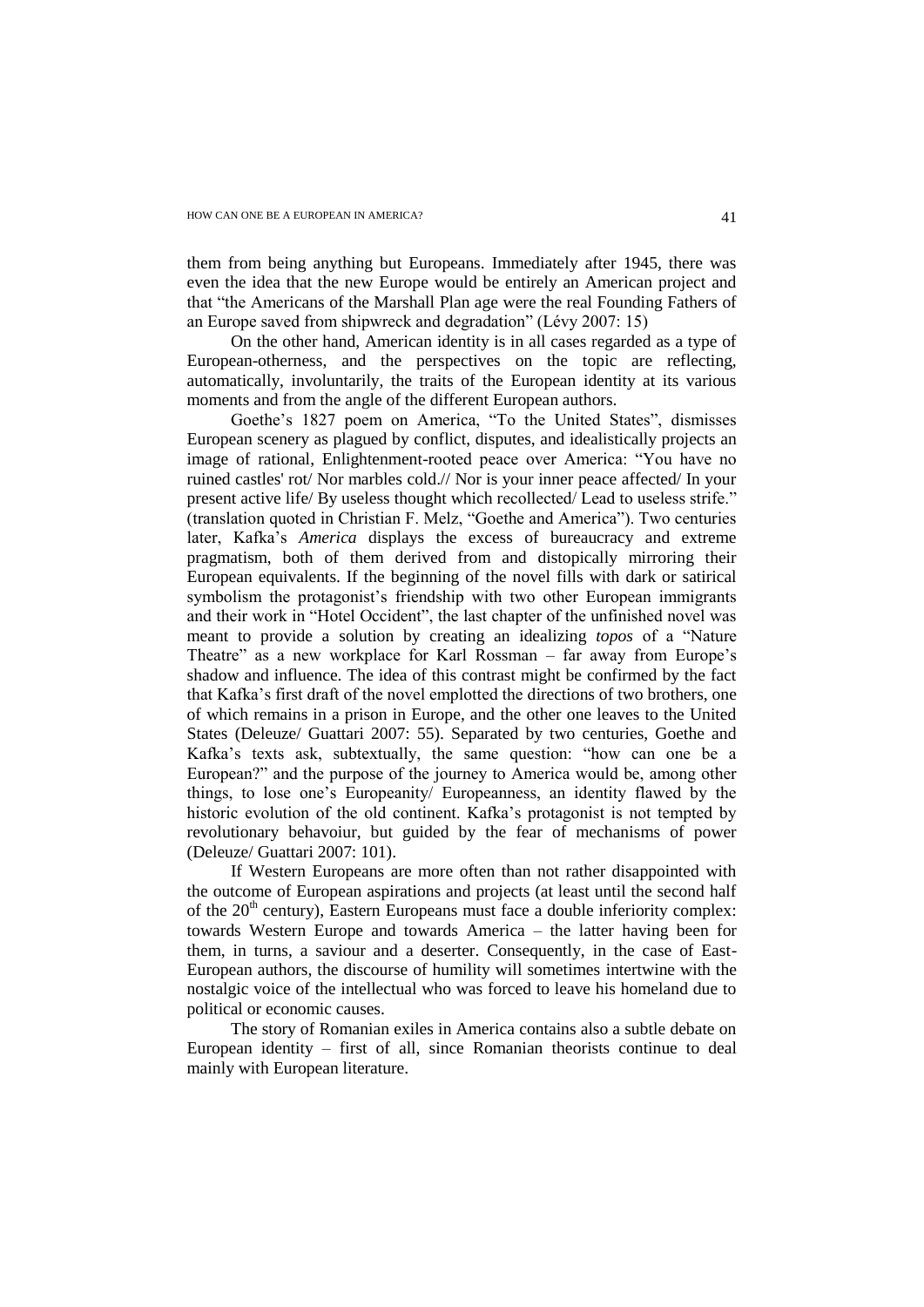As far as Matei Călinescu is concerned, the parallels between his journal and his theoretical work cannot be ignored. *A Sort of Diary* (*Un fel de jurnal*, 2006) and his theoretical studies show us a trajectory of concepts and ideas that might reflect some aspects about European identity, and about the connection between certain data of biography and literary theory texts. First of all, he does write that the American experience of *kitsch* triggered the view on one of the *Faces of Modernity.* Second of all, his concept of re-reading, beyond references to spatial metaphors such as Proust"s "book as a cathedral", alludes also to approaching a literary text not only from a different time perspective, but also on the grounds of reading from a different culture and reading from exile. The struggle for a balance between adapting to a different culture and daily language and constant thoughts on homeland gives birth to a very particular type of reading.

There is, of course, a question that Matei Călinescu quotes at least twice in his work – first of all in his diary, the second time in "Rereading". The question is "Comment peut-on être Roumain?". The first time he mentions, it is in the diary entries from june  $5<sup>th</sup>$  1977 and 19<sup>th</sup> of March 1979 (Călinescu 2007: 90, 133), after reading Paul Goma"s *Le Trémblement des Hommes*, and it is given the meaning of "how can one be a Romanian against all odds", or "how can one still look at things in a Romanian manner", since he declares that the author"s lack of distance and depth, his egocentrism bother the reader. The second time he invoques the question is in his 2002 *Addendum* to *Rereading*, referring explicitly to Cioran in his *La Tentation d"exister* and comparing his attitude there to the attitude of the characters in the novel he discusses in his study – Mateiu Caragiale"s *Craii de Curtea Veche ("The Old Court Libertines").* He draws a parallel between Paşadia"s bitterness toward being a Romanian and Cioran"s question. Călinescu dubs this attitude "self-ironic masochism" (Călinescu 2007: 323) and includes in it the feeling of treating one"s identity as a misfortune and a punishment, but nevertheless exploring this suffering with a certain persistence, thus engendering a particular type of (self)exile.

Călinescu"s diary is abundant in references to his own rereading of his work – the work he had written before his 1973 departure from Romania. He often expresses dissatisfaction with these writings and event claims, about *Zacharias Lichter,* that he must rewrite the entire book in English, without translating, in fact without looking over the Romanian version at all, rewriting it from his "imaginative memory" only (Călinescu 2005: 108). The necessity to rewrite a novel in the language of the adoptive culture stands for a desire to blur the identity which had engendered the original writing. It stands for an impossibility of publicly being Romanian in America, though his diary and his personal conversations are in Romanian. On the other hand, the author complains about the rootless form of his English, noticing how unnatural it sounds when talking to his child, in a manner lacking interjections and other spontaneous or childish language games. Being a Romanian in America also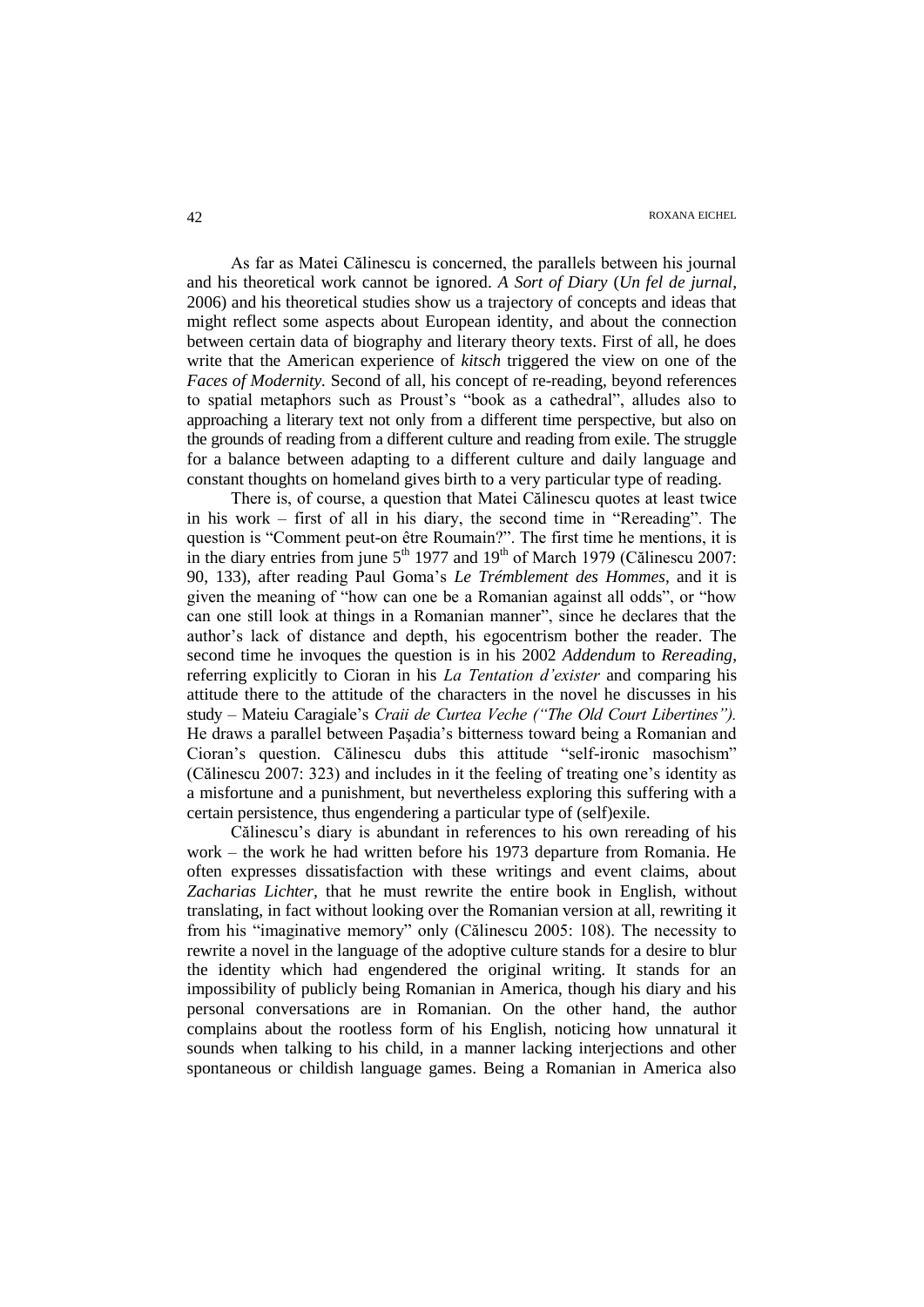triggers, thus, the loss of innocence and a stiff maturity in language. In stating his reasons for leaving the country, Călinescu names the impossibility of handling excessive doubt – as a feature of the communist regime. In his account of Rene Wellek, he also mentions that "The most abstract of books, the most complicated ideas stay in your mind as narratives. Narratives in a double sense: firstly because, unwillingly, one integrates them into the narrative morphology of ideas, which is essentially simple, with limited combinatory possibilities (which is an aid for memory); and then in the sense that they can be connected to the human side of their author, of his "story", be it reduced to its more visible, thus shallow, elements" (Călinescu 2005: 183). Hence, Călinescu himself makes legitimate a certain connection between the theoretical work of an author and his identitary narrative. He is actually even referring to the possibility of reading theory as a sort of journal in disguise, referring to the potential success that Schopenhauer's work would have had, if the author had inserted for each paragraph merely the date when it was written. What is, in fact, one of the remarkable features of Matei Călinescu"s diary is the very absence of entries having as main topic the description or the critique of American culture and the presence of narratives of the self as neither American, nor quite Romanian – in fact, confessions of a reminiscent nostalgic Romanian self caught in the attempt of rethinking his existential project, always wondering why the need to write a diary persists.

His diary also contains references to his "typical dreams of an exile" (Călinescu 2005: 211) – various situations in which he finds himself back in the country, either for temporary pleasant purposes or in an impossibility to leave Romania again. This haunting occurrence of dreams set in his homeland also suggests an only manner in which it is possible to be a Romanian in America – in a dreamland or in repressed images of the subconscious.

The work of Virgil Nemoianu also uses identity narratives in order to express his position in the field of theory or criticism. In referring to his mixed origins in his autobiographical volume *Arhipelag interior (Inner Archipelago)*, Nemoianu exploits the multiculturalism of Banat, his native region, in order to underline a continuity instead of a fracture of identity, in fact the Western vocation of his identity (Nemoianu 1994: 8). Thus establishing his position in the cultural field, his religious options and his liberalism and displaying them in almost every text, Nemoianu resembles the Western European travellers to America. Moreover, he plays around the dimensions of exact truth versus fidelity as Philippe Lejeune defines them in *The Autobiographical Pact*, designing his account according to the purpose of defining himself. His signs of displacement are not as serious as the others". In his Berlin conversations with Sorin Antohi, *România noastră (Our Romania)* (Nemoianu 2009), he redwells on the subject of continuity versus disruption, dissociating himself from what the core of Romanian identity means. In literary theory, the trauma of having lived in a totalitarian regime structures a liberal discourse which endeavours to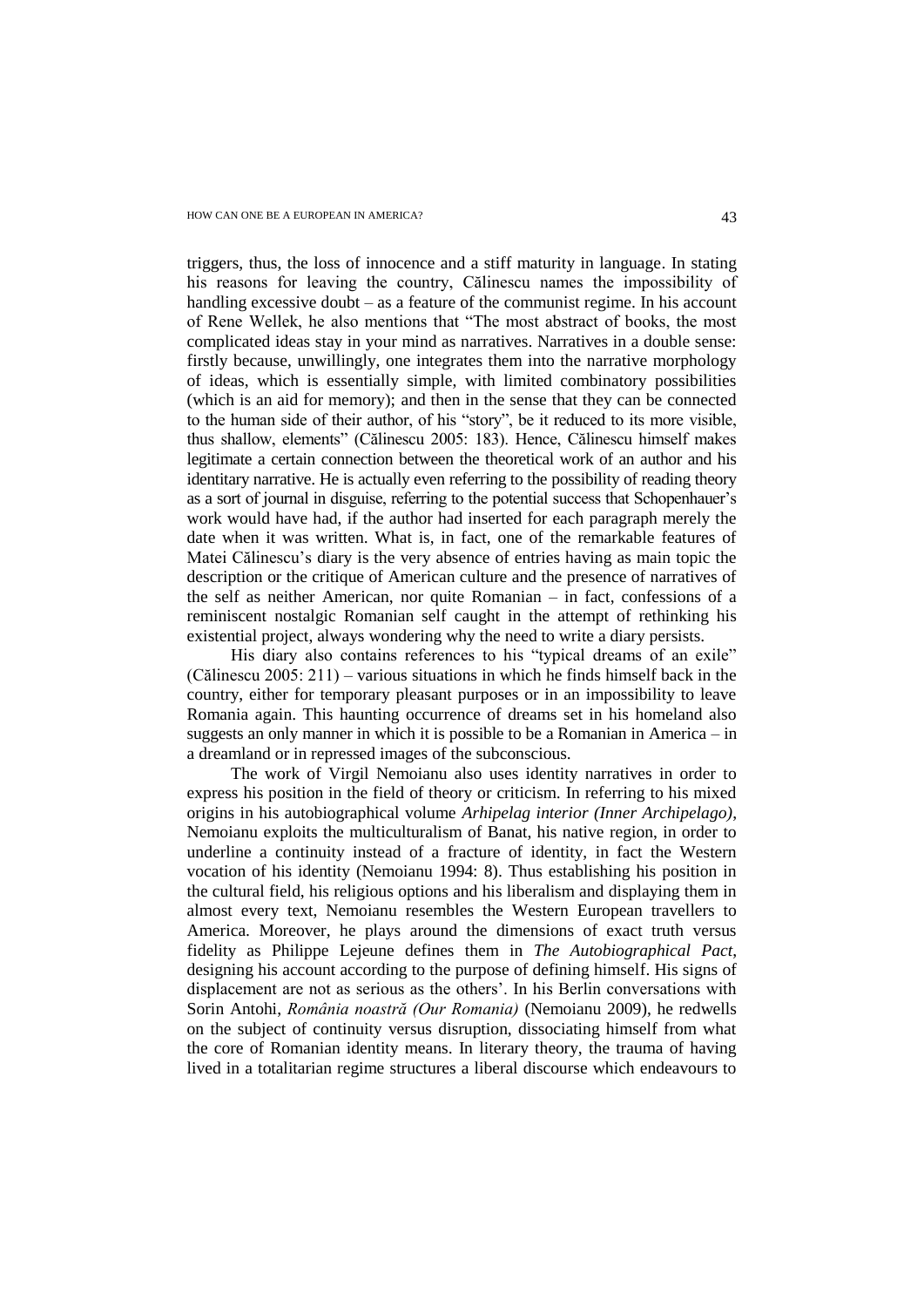outline a defence system for literature in front of the pressure with which the political field confronts it – in "A Theory of the Secondary", and raising imperfection to a rank of virtue, converting it into a synonym of freedom. He associates utopia with left-wing imaginary. Therefore, his preferences for certain literary works are guided by the political views de-codable from the texts.

Lacking a published diary, Thomas Pavel"s work can also offer us suggestions of interpretation for the relationship between exile and favouring. A privileged place in his critical writings is given to Classicism, in its European/French instances, treated as *L"Art de l"Eloignement" (The Art of Distance)*. Pavel claims that Classical imagination resorts to building fictional worlds as distant as possible from the circumstances of its present – constructing thus a radical difference to the age that produced them. In opposition, contemporary art, Pavel sustains, is defined by transfiguring the ordinary and sacralising the commonplace. Based on this scheme, exile would be a decisive trope of distance, as Pavel indeed puts it: "exile, allegory of distance, defined simultaneously the human condition and that of its artistic representation" (Pavel 1999: 257 – "Aeneas or Celadon"s exile distances them from their native city and the presence of their beloved, just as the real world distances people from the splendour of imaginary worlds"). A sort of trace of the Formalist *estrangement*, Pavel"s approach to Classical art and its strategies contains also an internalized view of his very own condition. Dealing with a topic by making use of one"s experience and the discourse in search of analogies between the object of study and the experience of the subject makes the literary theorist construct his very own "engrenage" of concepts and metaphors transfiguring personal experience into conceptual activity. Distance is, in this case, the basis for exemplarity, and also an exercise for the readers" phantasy. Pavel"s search for structures to define a type of artistic imagination draws a resemblance between the critic"s biography and his theoretical work, which is not to be regarded as a cause-effect relationship, but rather, to quote a famous distinction, as signifier of a signified content. His critical distance from his home country and its political regime at the time is as consistent and as exemplary as the distance between Classical fictional worlds and reality. Also, when discussing the "linguistic mirage", Pavel compares the tendency of literary sciences to place linguistics at their peak and derive their principles from its laws and afterwards the linguistics' "decay", to a country resigned to become a republic after it has unsuccessfully demanded various foreign royal families to rule it (Pavel 1993). The hint to  $19<sup>th</sup>$  century Romanian Principalities is obvious.

All of the authors mentioned notice, not without a certain surprise, the amount of political consciousness present in their works after leaving Romania. If debating political issues had been out of the question at home, in the United States they do not hesitate to express political views. Their new home defines itself as a place making people prone to tackle politics regardless of their origin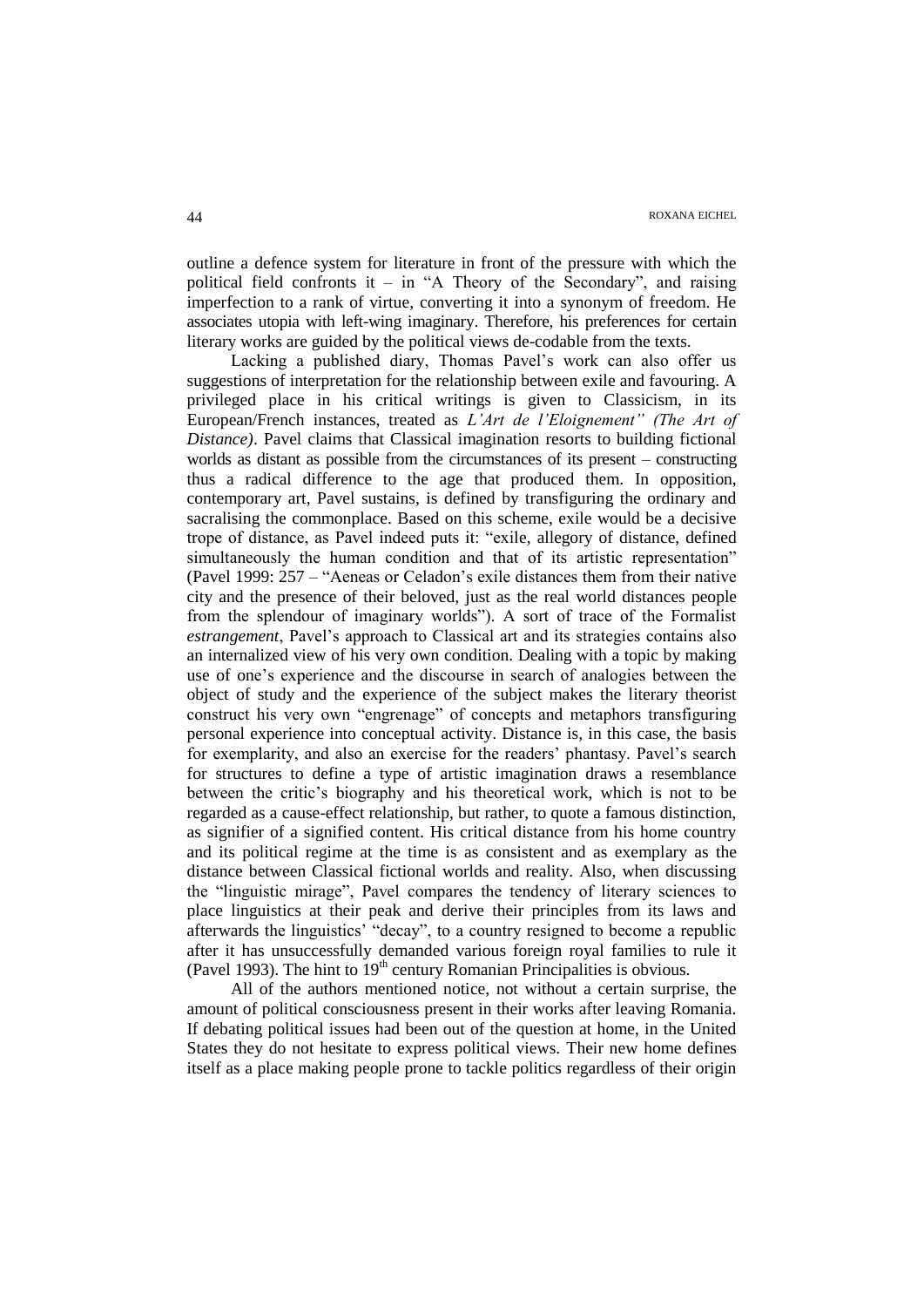and that is what strikes all the exiles. Similarly, all the authors note or prove the lack of association projects of Romanians in America, as they do not define a unitary movement or a school of thought, and their occasional cooperation does not trigger the need for an institution. Being an Eastern European in America involves, thus, according to them, rather isolated clusters of people interacting without an organized basis. Moreover, aspects of their European literary options are redefined. The linguistic turn or almost structuralist perspectives they had approached while in Romania are now identified as choices made only to avoid political engagement of their theoretical work. The apparent accident of exile converts to a principle that guides the writing of the authors, thus differentiating them from the initial examples of references to America and Europeanness we had mentioned in this paper.

The various perceptions of the relation between European and American identity we resorted to in the introduction might seem arbitrary or lacking an obvious link to the postures of Romanian exiles, but it is important to emphasize that their very differences from the quoted perspectives serves to the shaping of a portrait – by delineating other accounts. If Western Europeans, regardless of the historic period of their writings, express mostly hopes or disappointments related to America, if Eastern European writers stress the differences between themselves and the adoptive culture, Romanian theorists perform a discrete distancing from both environment and build, in their studies, subtle references to their forlorn culture in comparison to the new, thriving one. If the heuristic purposes of Western-Europeans are declared in most of their journeys to America (e.g. "I went there to get informed/to gain knowledge not only about yourselves, American friends, but also about us, the Europeans, the French especially", B.-H. Lévy 2007: 13), Romanian theorists inevitably convert both personal experience and conceptual knowledge into a multiplecore type of text, at the same time concealing and revealing, on separate levels, their identitary troubles.

## **REFERENCES**

- van den Abbeele, G., 1992, *Travel as Metaphor: from Montaigne to Rousseau*, Minneapolis, University of Minnesota Press.
- Casanova, P., 2009, "European Literature: Simply a Higher Degree of Universality?", in *European Review*, vol. 17, no. 1, pp. 121-132.
- Călinescu, M., 2005, *Un fel de jurnal*, Iaşi, Editura Polirom.
- Călinescu, M., 2007, *A citi, a reciti: către o poetică a (re)lecturii,* Iaşi, Editura Polirom.
- Deleuze, G., F. Guattari, 2007, *Kafka: pentru o literatură minoră*, Bucureşti, Editura Art, trad. Bogdan Ghiu.
- Kafka, Fr., 1970, *America*, Bucureşti, Editura Univers, trad. Pop Simion, Erika Voiculescu.